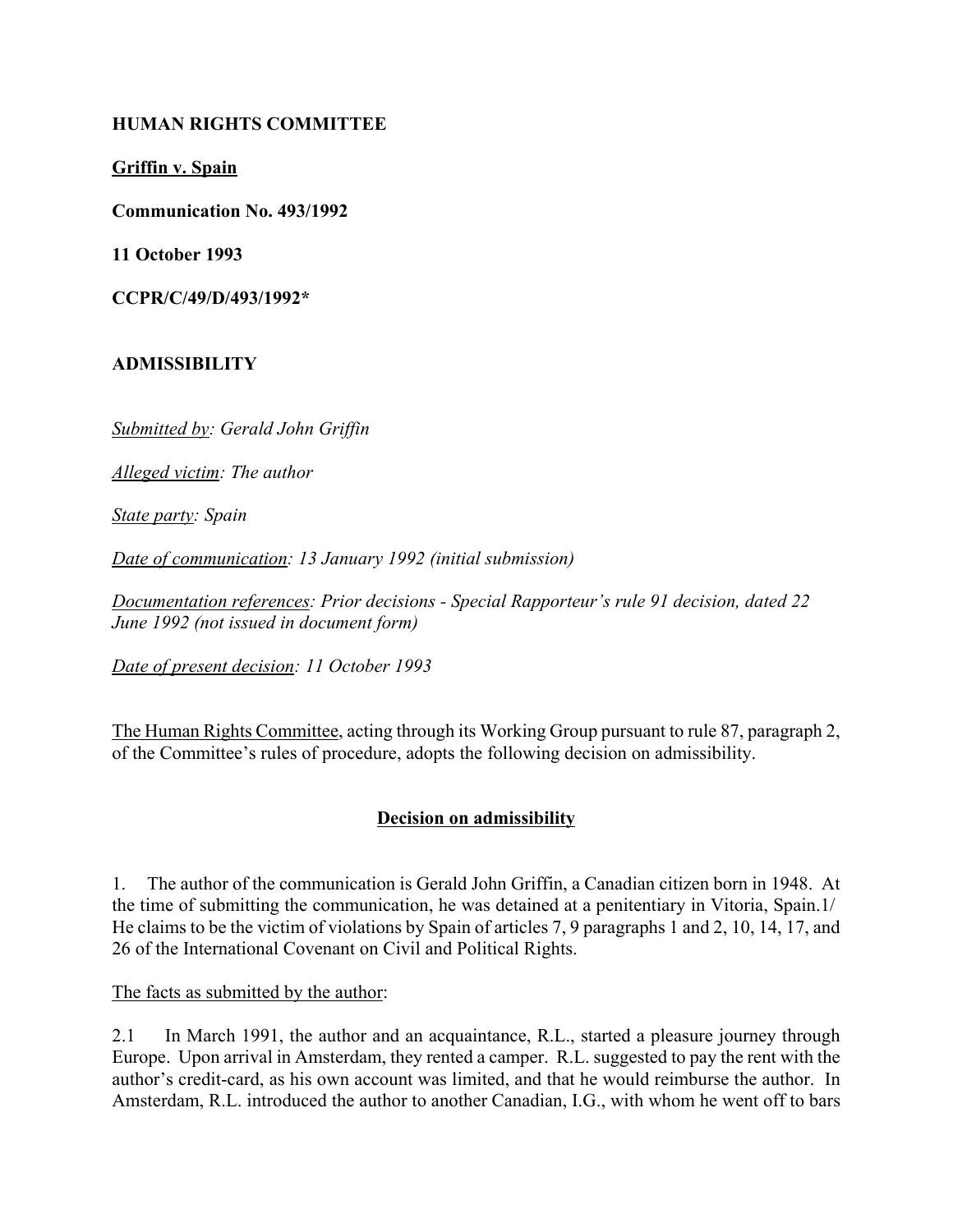on several occassions, leaving the author behind. One day R.L. and I.G. returned with a different camper, claiming that the first one had broken down.

2.2 I.G. suggested to meet up again in Ketama, Morocco, where they could stay at a friend's place. The author and R.L. then drove to Morocco, where they spent five days; the camper was parked in a garage.

2.3 On 17 April 1991, on their return to Holland, the author and R.L. were arrested by the police of Melilla, Spain. It transpired that R.L., I.G. and his Moroccan friend had concealed 68 kilos of hashish in the camper. R.L. allegedly confessed his guilt and told the police that the author was innocent. It is submitted that, during the interrogation, the police did not seek the assistance of an interpreter, although the author and R.L. did not speak Spanish and the investigating officers did not speak English. The statements were taken down in Spanish.

2.4 On 18 April 1991, the author and R.L. were brought before and examining magistrate. Upon entering the court room, the interpreter allegedly told the author that R.L. had confessed and had said that the author was innocent. The examining magistrate allegedly stated that if the author had no criminal record over the past five years, he would be releases within a few days. The author admitted that in 1971, he had been convicted for possession of 28 grams of hashish and sentenced to six months suspended imprisonment.

2.5 The author was imprisoned at Melilla. Through mediation of a prisoner who spoke a little English, the author obtained the services of a lawyer. He states that she asked large sums of money, promising on several occasions that she would return with all the documents pertaining to his case and with an interpreter, so as to prepare his defence in consultation with him. The author notes that she tricked him constantly, assuring hm and his relatives that he would be released soon. In spite of her promises, she did not prepare his defence. In this context, the author adds that, two days before the start of the trial, she came to the prison, again without an interpreter. With the assistance of a prisoner who spoke broken English, she told the author to reply with "yes" or "no" to all questions posed during the trial.

2.6 On 28 October 1991, the author and R. L. were tried before the Audiencia Provincial (Sector de Malaga) in Melilla. The author states that the court interpreter only spoke a little English and translated into French, but that neither he nor R. L. had any substantial knowledge of French. The lawyer, however, did not raise any objections. During the trial, the judge asked the author whether he had always been accompanying R. L. when he drove the camper. Due to poor translation of the question, the author misunderstood it and answered in the affirmative.

2.7 The author was sentenced to eight years, nine months and one day imprisonment. He requested his lawyer to appeal on his behalf; she first refused, then again requested a large sum of money, upon which the author filed a complaint against her with the bar (Colegio de Abogados) of Melilla.

2.8 On 26 November 1991, riots broke out in the prison of Melilla. Prisoners set fire to the patio and climbed onto the roof. The author explains that as he has a lame leg, he could not climb up and because the guards had locked the door to the main building, he was nearly caught in the fire. He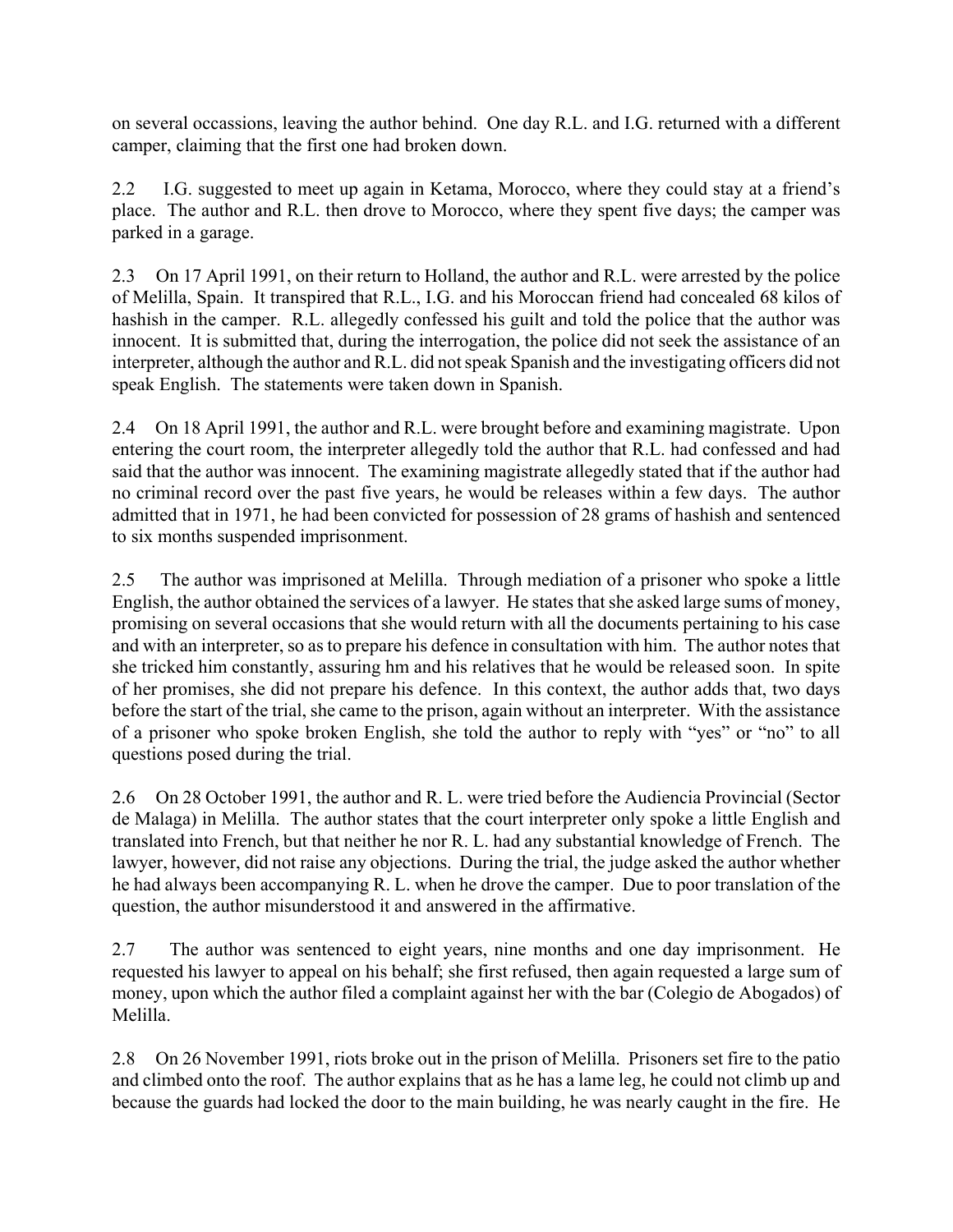states, that, only because he helped to carry a man who appeared to suffer from heart attack, he was allowed by the guards to leave the patio. After the police intervened with teargas and rubber bullets, and the prison authorities promised improvements in the conditions of detention, the situation calmed down. On 28 November 1991, the author was transferred to a prison in Sevilla.

2.9 On 10 January 1992, the author was informed that a legal aid lawyer had been assigned to him and that an appeal was being filed on his behalf. He states that he made numerous unsuccessful attempts to obtain information on the identity of the lawyer and the date of the hearing of the appeal. On 7 March 1992, he started a hunger strike to enforce his right toa fair trial. He was subsequently transferred to the infirmary of a prison in Malaga. At the end of June 1992, he learned form another lawyer that the Supreme Court had dismissed the appeal on 15 June 1992. According to the author, the Supreme Court did not give reasons for its decision.

2.10 The author states that his health is poor and that he suffers from extreme depressions because of his unfair treatment by the Spanish authorities. He lost 21 kilos because of his hunger strike and developed pneumonia. In September 1992, he returned to eating food, as his hunger strike did not have any effect upon the Spanish authorities.

2.11 Finally, the author submits that he has exhausted all available domestic remedies. In this context, he states that he has written letters to several instances in Spain, including the Constitutional Court, the Ombudsman (Defensor del Pueblo), the judge and public prosecutor of Vigelancia and the Prosecutor General (Fiscal General del Estado). The Constitutional Court reportedly replied that it was unable to assist him, but that his case would be passed on to the Prosecutor General. The latter never replied to the author's letter. The Ombudsman reportedly replied that he could not be of any assistance to him because he was awaiting trial. The author questions the effectiveness of this remedy, as the Ombudsman replied to an inmate of the prison, that he was unable to assist because he (the inmate) had already been sentenced. By letter of 3 March 1992, the prosecutor of Vigelancia informed the author that he would look into the claim of absence of a competent interpreter, but he never received any reply.

# The complaint:

3.1 The author claims that he has been subjected to cruel, inhuman and degrading treatment and punishment during his incarceration at the prison of Melilla. The living conditions in this prison are said to be "worse than those depicted in the film 'Midnight Express'; a 500 year-old prison, virtually unchanged, infested with rats, lice, cockroaches and diseases; 30 persons per cell among whom old men, women, adolescents and an eight month-old baby; no windows, but only steel bars open to the cold and the wind; high incidence of suicide, self-mutilation, violent fights and beatings; human feces all over the floor as the toilet, a hole in the ground, was flowing over; sea-water for showers and often for drink as well; urine-soaked blankets and mattresses to sleep on in spite of the fact that the supply rooms were full of new bed linen, clothes etc. He added that he has learned that the prison has been "cleaned up" after the riots, but that he can provide the Committee with a list of witnesses and with a more detailed account of conditions and events in said prison.

3.2 Concerning article 9, paragraphs 1 and 2, of the Covenant, the author claims that he was arbitrarily arrested and detained since there was no evidence against him. He submits that some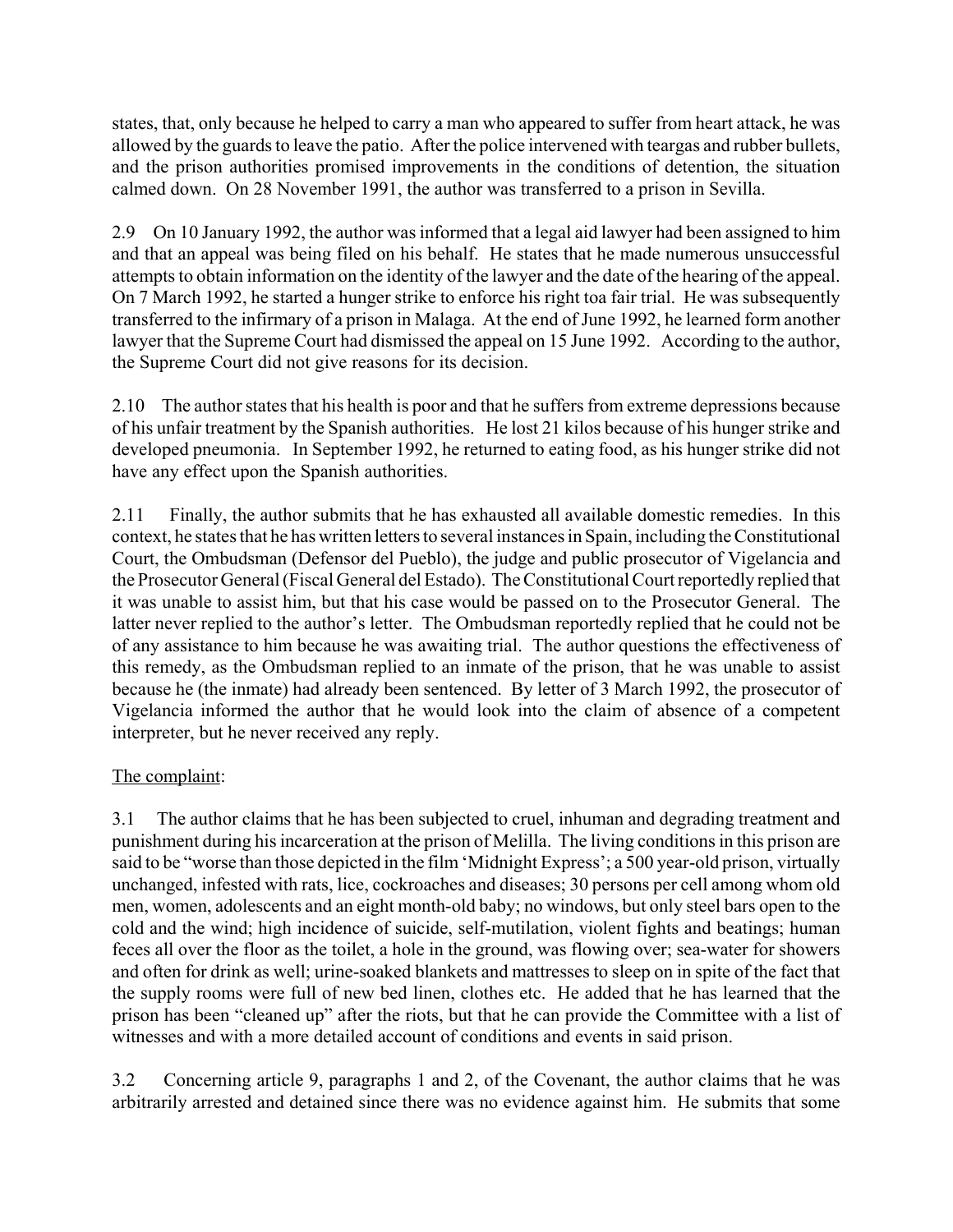people he met in prison and who were charged with a similar offence were either released or acquitted, whereas he was detained in spite of R.L.'s confession and the promise of the examining magistrate to release him if he had no criminal record. He further contends that as there was no interpreter present at the time of their arrest, he was not properly informed of the reasons for his arrest and of the charges against him.

3.3 The author claims that while awaiting trial, he was detained in a cell together with persons convicted for murder, rape, drug traffic, armed robbery, etc. According to him, there is no distinction between convicted and unconvicted prisoners in Spain. Furthermore, he claims that the Spanish penitentiary system does not provide facilities for reformation and social rehabilitation. In this context, he submits that he, together with an inmate at the Melilla prison, tried to teach reading and writing to some prisoners, but that the prison director did not allow them to do so. Moreover, the prison authorities have ignored all his requests for Spanish grammar books and a dictionary. All this is said to constitute a violation of article 10.

3.4 The author claims that his rights under article 14 of the Covenant have been violated. With regard to unfair trial, he submits that the trial lasted only ten minutes, that neither he nor R. L. understood anything of what was going on, and that he was not allowed to give evidence or to defend himself. He points out that neither the judge nor the lawyer objected to the incompetence of the interpreter, and that his conviction might be based on the discrepancy between his original statement to the examining magistrate (namely, that he was often left behind by R. L. and the other Canadian and that they once returned with a different camper) and his reply at the trial (his affirmation that he was always accompanying R. L. when the latter drove the camper). The author reiterates that there is no evidence against him. In support of his allegations, he encloses two affidavits of R. L., dated 28 January 1992, concerning the author's innocence and the inadequacy of the interpreter. The author further claims that he has been sentenced to a longer term of imprisonment than Spanish nationals normally are in similar cases.

3.5 As to the preparation of his defence, the author affirms that to date he has not received a single document pertaining to his case. He notes that R. L. had admitted that he owned the camper, that in Canada he had prepared its roof to conceal the drugs, that it was then shipped to the Netherlands where he and I. G. forged the papers and licence plates with the help of those of the rental camper, and that he had invited the author to join him on the trip merely to make it appear less conspicuous. The author contends that the lawyer did not make any efforts to obtain evidence about the veracity of R. L.'s confession, and that she never interviewed them in the presence of an interpreter.

3.6 With regard to the appeal, the author submits that the lawyer assigned to him never sought to contact him to discuss the case. It was not until September 1992, three months after the dismissal of the appeal, that he learned the name of the representative. Furthermore, the author submits that he was denied the opportunity to defend himself on appeal, as the hearing was held in his absence.

3.7 The author further contends that the Spanish authorities have interfered with his mail, in violation of article 17. He submits that on several occasions, letters addressed to him by friends, family and his lawyer in Canada were either returned to the sender or simply disappeared.

3.8 Finally, the author claims that the is discriminated against by the Spanish authorities. In this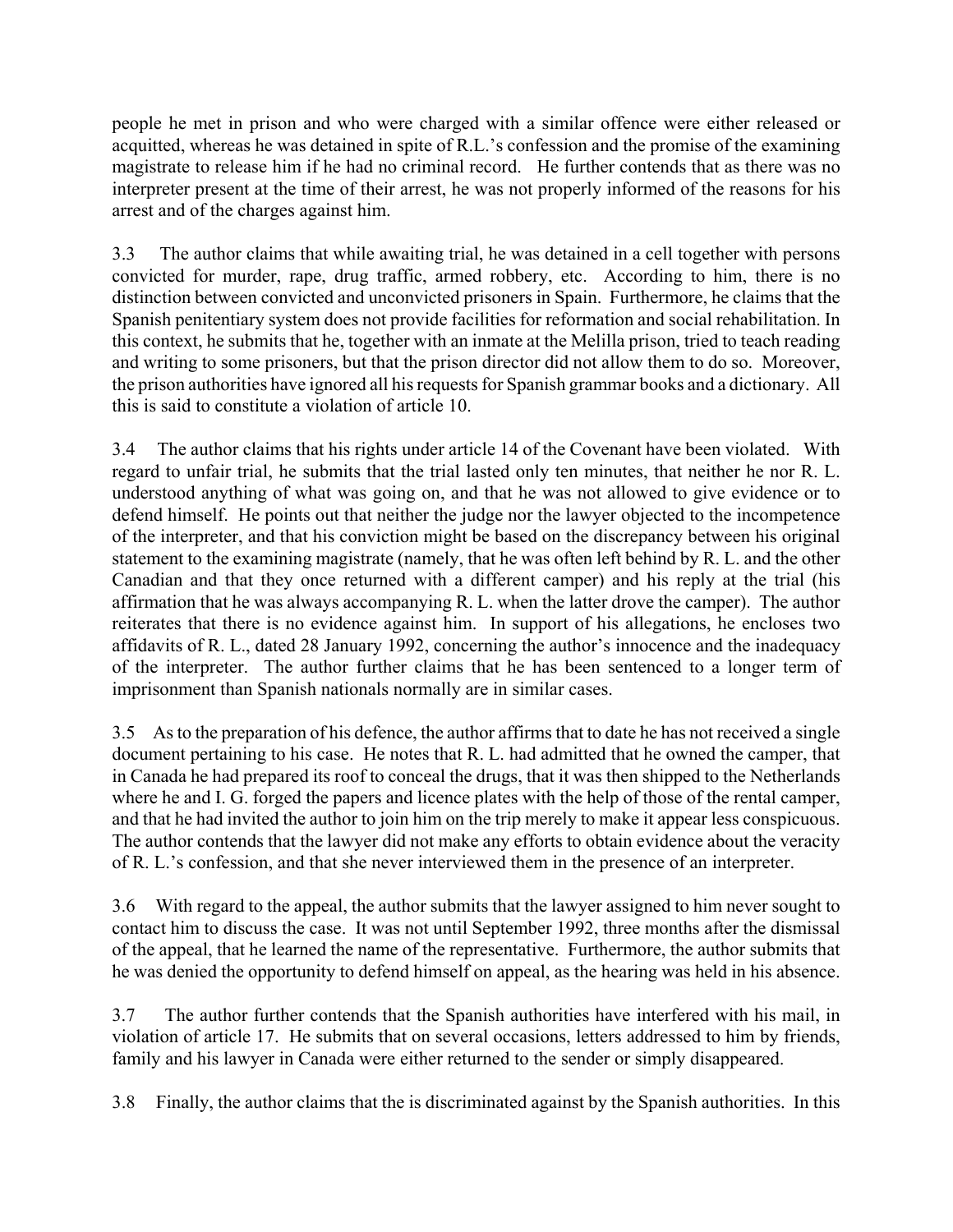context, he submits that he has not been treated in the same manner before the courts as Spanish nationals are treated, e.g. with regard to facilities to prepare the defence or length of term of imprisonment. He further submits that the prison authorities have refused to provide him with work (which makes it possible to have the sentence reduced by one day for every day of work), whereas Spanish prisoners are able to obtain work upon request.

### The State party's information and observations and the author's comments thereon:

4.1 In its submissions dated 28 October 1992 and 22 March 1993, the State party argues that the communication is inadmissible under article 5, paragraph 2(b), of the Optional Protocol, as the author has failed to apply for amparo before the Constitutional Court of Spain.

4.2 With regard to the claims of ill-treatment in prison, the State party refers to the Ombudsman's 1991 report on ill-treatment in Spanish prisons. It highlights the efforts made by the Director of Penitentiary Affairs, as well as by the prison officials, to eliminate instances of ill-treatment in prison. The Ombudsman points out that his conclusions are based not only on complaints received or periodic visits to the penitentiaries, but also on the results of investigations into such complaints. He reports that in 1991, his office received only a few sufficiently substantiated complaints about ill-treatment; two of them were immediately investigated by the penitentiary administration. He concludes that the Director of Penitentiary Affairs has thoroughly cooperated in the investigation of complaints transmitted to his office by the Ombudsman, and that the penitentiary administration has always performed its duty rapidly and efficiently, by investigating the events complained of, adopting adequate remedies wherever the allegations could be proven, and adopting protective measures for disciplinary proceedings. The State party submits that the Ombudsman received several letters from the author, that each letter was examined by the Ombudsman, and that on each occasion the author was informed about the Ombudsman's findings.

4.3 The State party notes that, on 31 March 1992, the author was transferred to a prison in Malaga, where he received the necessary medical attention, and where he had numerous interviews with the sociologist and legal adviser, who informed him on the possibilities of his hunger strike but limited himself to selective nutrition, as a result of which he lost 7 kilos, and that no serious complications arose. Finally, the State party points out that the author did not initiate any proceedings with regard to the alleged inhuman conditions of detention.

4.4 With regard to the author's remaining complaints, the State party submits copies of the relevant documents and argues that:

- There was sufficient evidence against the accused for the police to arrest and detain them. In this context, the State party refers to the documents and photographs relating to the amount of the drugs found, their value and to the camper.
- Neither the author, nor R. L. made any statements to the police. When arrested, they were informed of the charges against them and of their rights, under article 520 of the Code of Criminal Procedure. Although a lawyer was assigned to them, the author and R. L. indicated that they did not want to make any statements in the absence of an interpreter.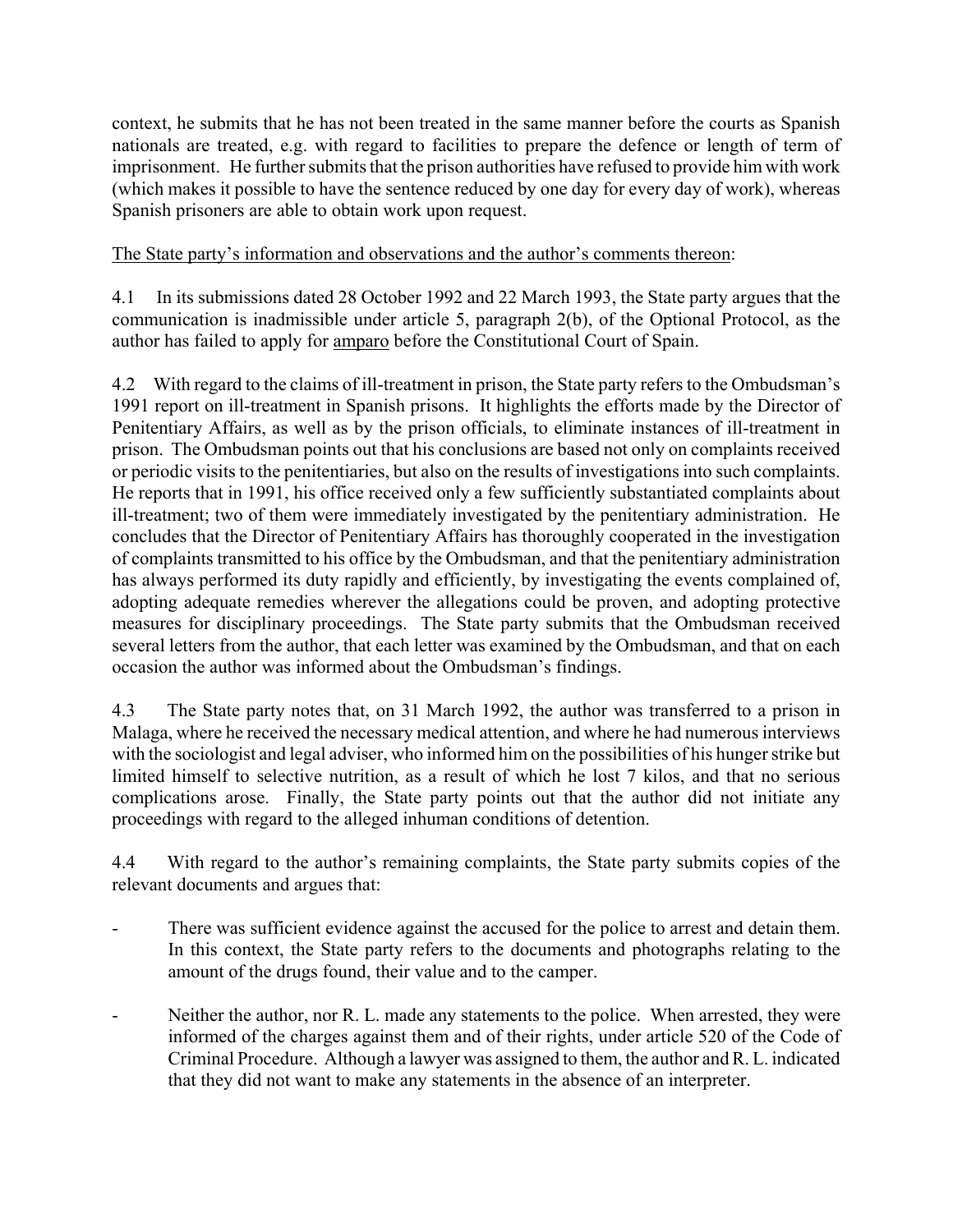- While represented by a lawyer and assisted by an interpreter, the author made the following deposition during the preliminary hearing: "that he had no knowledge of the drugs which were hidden in the camper, that he was travelling with his friend, that they made a stop in Ketama where they stayed for five days, that the camper was parked in a garage near to the house, the camper from the other Canadian whom they had met in Amsterdam".
- R. L.'s deposition reads as follows: "that he went to Morocco with the intention to pick up the hashish and to transport it to Canada, that a third person had contacted him for this purpose, that he did not know this person's name, [...], that Gerald John Griffin did not know of the hashish, that he only accompanied him for the purpose of tourism, that they spent seven days in Ketama, doing sight-seeing during these seven days, that they were lodged at the house of an Moroccan friend, who was a friend of his Canadian friend  $(I.G.,[, [...]$ <sup>"</sup> 2/
- Upon enquiry, the examining magistrate was informed by Interpol in Canada that the author had a prior criminal record for holding and distributing narcotics, for which he had been sentenced to six months' imprisonment.
- Likewise, a letter, dated 9 October 1991, from the Solicitor General of Canada, addressed to author's counsel in Canada, belonged to the documents bearing on the case; in this letter, counsel was informed that the author had been granted a pardon under the provisions of the Criminal Records Act.
- According to forensic experts in Melilla, drug traffickers generally claim that one of them is innocent. In evaluating the evidence in drug trafficking offences, the courts do not only consider the statements made by the accused, but also the amount of drugs involved and the hiding place.
- The alleged inadequate preparation and conduct of the author's defence at the trial cannot be attributed to the State party, as counsel was privately retained.

Besides, the State party submits, counsel's professional skills are reflected in her letter of 22 November 1991, addressed to the Colegio de Abogados of Melila. In this letter, counsel states that, on 30 October 1991, she informed the author of his sentence, and of the possibility to appeal to the Supreme Court by way of request for cassation, either with the assistance of a solicitor and barrister assigned to him by the judicial authorities, or by retaining them privately. The author instructed her to prepare and file a petition for leave to appeal, which she set out to do on 2 November 1991. However, on 8 November 1991, the author informed her of his decision to retain another lawyer for the purpose of the appeal. By registered letter of 11 November 1991, she pointed out to the author that he had to grant power of attorney to any lawyer retained by him. She further informed him that she would forward all documents in his case to his representatives, once he had provided her with their names and addresses, and once he had paid the outstanding fees. On 21 November 1991, she was notified that the Audiencia de Malaga considered that the appeal had been prepared and that it summoned the defence to appear before the Supreme Court in fifteen days. She then immediately called the author and again pointed out to him the urgency of empowering the solicitor and barrister who would represent him. Upon contacting the barrister who,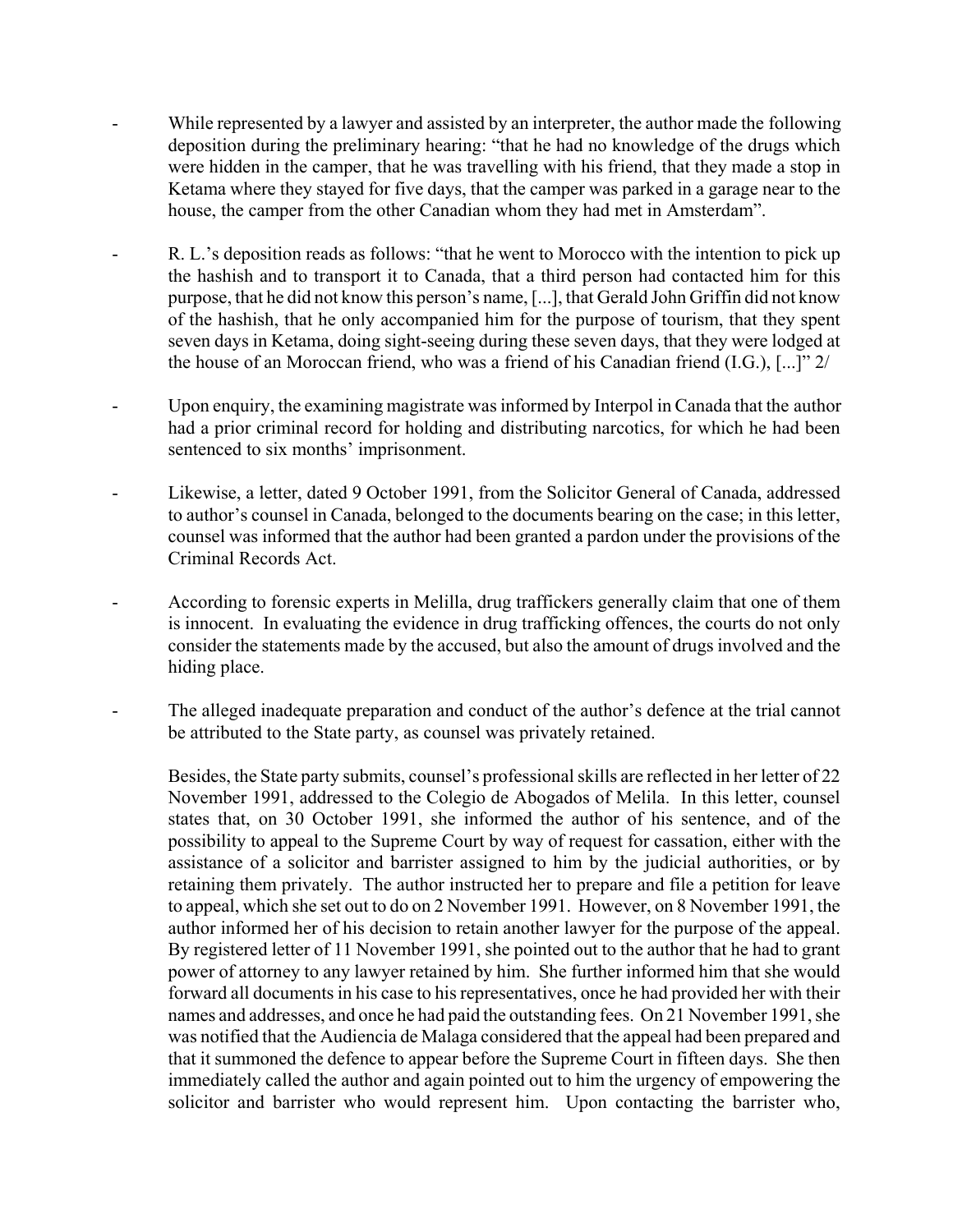according to the author, had agreed to represent him, she was told that he was not in charge of the appeal.

The State party points out that subsequently, counsel, concerned about the expiration of the statute of limitations and about the fact that the author did not take any measures to secure legal representation, requested the Colegio to intervene.

She further requested the Supreme Court, on 29 November 1991, to assign legal assistance to the author and to stay the proceedings in the intervening period. The State party submits that it was only after counsel intervened that the author himself requested legal aid.

- Both accused made statements during the trial, while assisted by an interpreter and lawyer. No complaints were ever received about the competence of the court interpreter who is assigned to the tribunals of Melilla.
- It is noted that the judge asked R. L. and *not* the author whether he was always accompanied by the latter, whereupon R. L. answered "that the author accompanied him during the whole tripî. According to the State party, the judges concerned never directed any question to the author.
- On 15 June 1992, the Supreme Court dismissed the author's appeal; the written judgment was issued on 3 July 1992. The State party submits that the author was adequately represented on appeal; in this context, it refers to the grounds of appeal. It further submits that the barrister who was assigned to the author and who filed the grounds of appeal, received a telephone call from another lawyer, who requested permission, on behalf of the Canadian Embassy, to conduct the author's defence before the Supreme Court. By letter of 15 June 1992, the barrister granted permission.

4.5 The State party reiterates that the author has not applied for <u>amparo</u> before the Constitutional Court, although it was adequately explained to him how to proceed.

5.1 In his comments, the author addresses primarily matters of substance. He reiterates that he has exhausted domestic remedies and encloses letters addressed to him by the Ombudsman, and the Registrars of the Supreme Court and of the Constitutional Court. The Ombudsman, by letters of 11 December 1991 and 7 April 1992, informed the author of his right to legal representation and that it could not be of any assistance to him while the judicial proceedings were still pending in his case. By letter of 5 February 1992, the Registrar of the Constitutional Court informed the author about the requirements for the recourse of amparo, among which:

- enclosure of a copy of the decision from which leave to appeal is sought;

- exhaustion of all remedies available concerning the protection of the constitutional rights invoked;

- the request for amparo should be made within twenty days following the notification of the decision which allows no further appeal;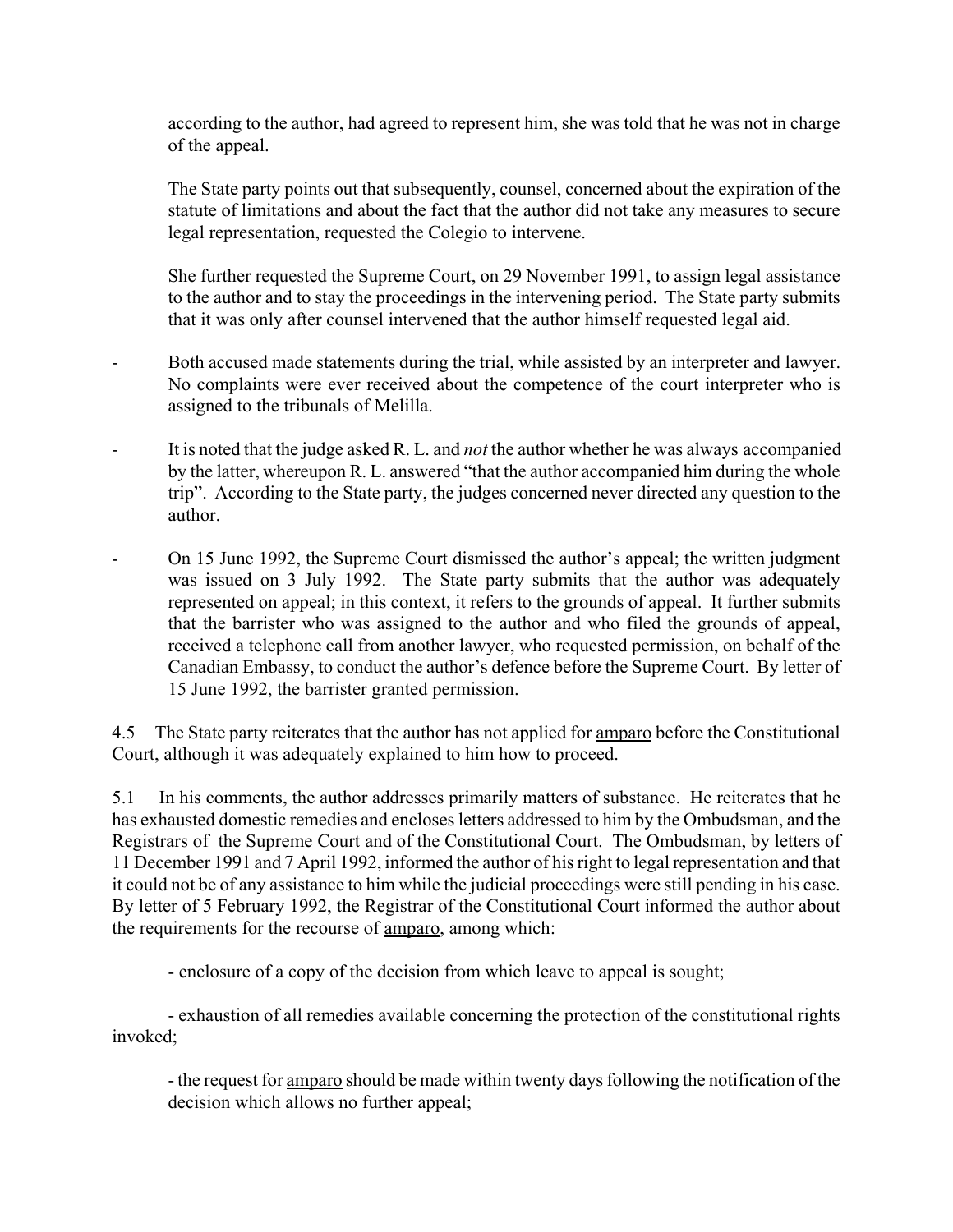- representation by a solicitor and barrister; a request for legal aid should be accompanied by a detailed report of the facts on which the recourse of **amparo** is based.

The author was further informed that his letter would be sent to the Prosecutor General who would take action in his case if deemed necessary.

#### Issues and proceedings before the Committee:

6.1 Before considering any claims contained in a communication, the Human Rights Committee must, in accordance with rule 87 of its rules of procedure, decide whether or not it is admissible under the Optional Protocol to the Covenant.

6.2 The Committee has taken note of the State party's contention that the communication is inadmissible because the author has failed to apply for amparo before the Constitutional Court, and of the procedural requirements that must be met if one wants to avail himself of this remedy. It notes the author's allegation, which remains uncontested, that, after two years of imprisonment, he had not received any of the court documents in his case, which are a requisite for an appeal to the Constitutional Court. The Committee further observes that the Supreme Court dismissed the author's appeal on 15 June 1992, that he was informally notified of this decision at the end of June 1992, and that the lawyer who had been appointed to him did not contact him to date. In the circumstances fo the case, the Committee does not consider that a petition for amparao before the Constitutional Court was a remedy available to the author. Furthermore, taking into account that the statutory limits for filing a petition for amparo have expired this remedy is no longer available. It is not apparent that the responsibility for this situation is attributable to the author. Therefore, the Committee does not find itself precluded from considering the communication under article 5, paragraph 2(b), of the Optional Protocol.

6.3 The Committee considers that the author has failed to substantiate, for purposes of admissibility, his claims under articles 9, paragraph 1, 17, and 26 of the Covenant. Accordingly, this part of the communication is inadmissible under article 2 of the Optional Protocol.

6.4 The Committee notes that the author has invoked article 7 in respect of his allegations concerning the events and conditions of the prison in Melilla. It finds, however, that the facts as described by the author fall within the scope of article 10 of the Covenant. It concludes that the author's claims may raise issues under articles 9, paragraph 2, 10 and 14 of the Covenant, which should be considered on their merits.

7. The Human Rights Committee therefore decides:

(a) that the communication is admissible in as much as it appears to raise issues under articles 9, paragraph 2, 10 and 14 of the Covenant;

(b) that in accordance with article 4, paragraph 2, of the Optional Protocol, the State party shall be requested to submit to the Committee, within six months of the date of transmittal to it of this decision, written explanations or statements clarifying the matter and the measures, if any, that may have been taken by it;